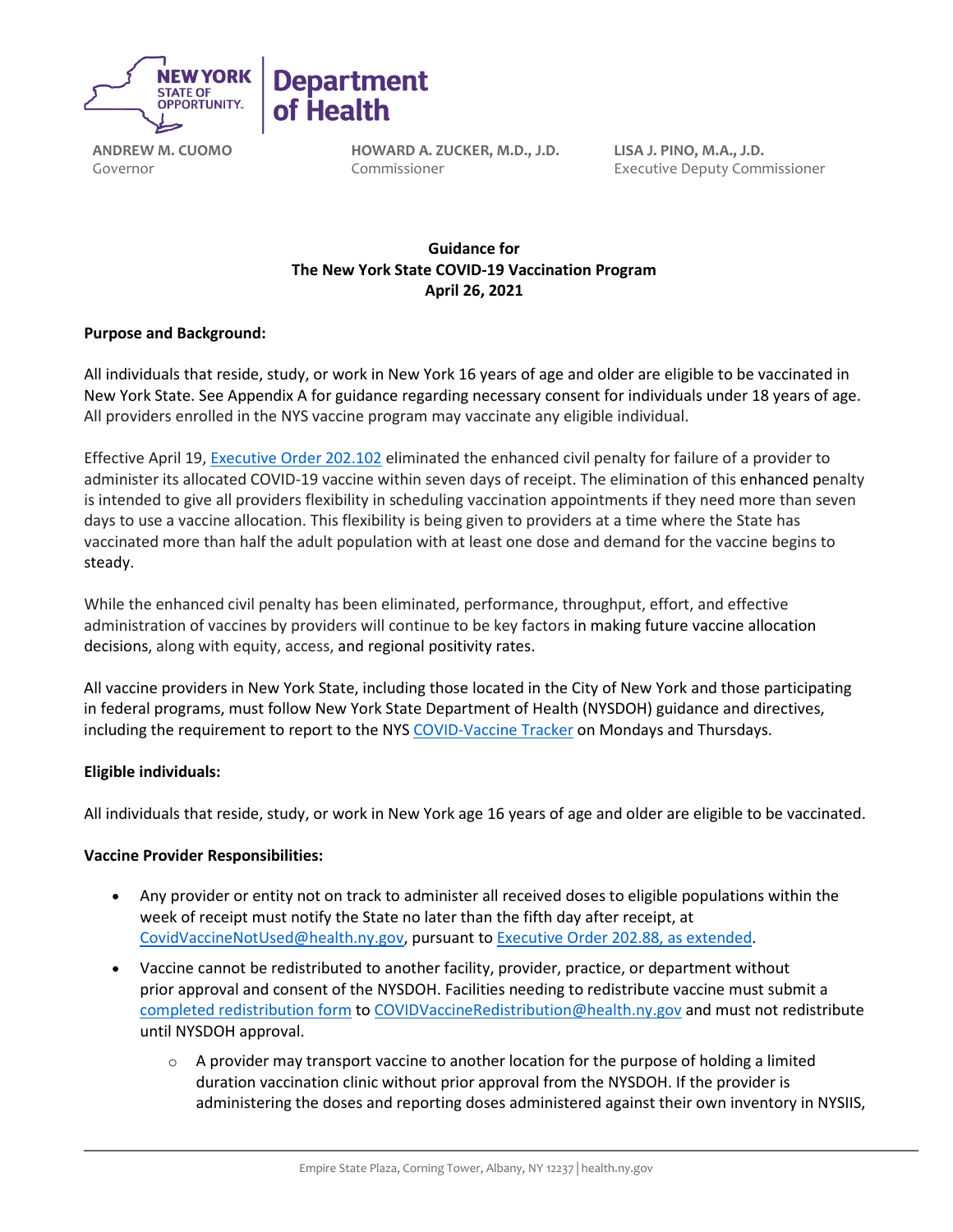all unused vaccine must be transported back to the original location at the conclusion of the clinic that day. The provider must retain possession and control of the vaccine for the duration of the transport and administration.

- Those who are administering the vaccine should be prioritized to receive vaccine as soon as doses are available.
- All providers must keep a daily list of "standby" eligible individuals to be notified of open appointments for vaccine administration on short notice. As soon as providers are aware that there are more doses than people to be vaccinated, "standby" eligible individuals should be called, or other steps must be taken to bring additional eligible recipients to the facility or clinic before the acceptable use period expires. Standby lists must include eligible individuals for first and second doses. (See page 3 for further guidance.)
- Providers should not prefill more syringes than they can use within one hour. Prefilled syringes of Pfizer-BioNTech and Moderna vaccines must be used within six hours of filling; Janssen (Johnson & Johnson) vaccine must be used within two hours of filling. Excess prefilling can lead to waste if a clinic must end early or an excessive number of recipients fail medical screening or do not show up for their appointment. Please see Guidance on Use of COVID-19 Vaccine Doses Remaining at End of Day or Clinic [for Providers Participating in the New York State COVID-19 Vaccination Program](https://coronavirus.health.ny.gov/system/files/documents/2021/01/guidance_about_to_expire_remaining_doses_of_covid_19_vaccine011321.pdf) for more information.
- All facilities or practices are required to track vaccine uptake among their staff and must furnish uptake data to the NYSDOH via HERDS survey, or as part of the daily NYS COVID Vaccine Tracker.

Each provider that receives vaccine: 

- MUST ensure that each individual they vaccinate displays evidence of completed NYS [COVID-19 Vaccine](https://forms.ny.gov/s3/vaccine)  [Form](https://forms.ny.gov/s3/vaccine) and attestation.
- Will be notified about how much vaccine will be received.
- Must attempt to use all vaccine doses within seven days of receipt by rapidly deploying it to eligible individuals.
- All vaccine administered must be reported, using the New York State Immunization Information System (NYSIIS) or the Citywide Immunization Registry (CIR) in New York City, within 24 hours of administration.
- Vaccine Administrators **must also report additional information on all those vaccinated every Monday and Thursday** using the [COVID Vaccine Tracker.](https://forms.ny.gov/s3/COVID-Vaccine-Tracker)
- With respect to **pharmacies,** pharmacists are authorized to vaccinate individuals age 16 and older for COVID-19 only, pursuant to the Seventh Amendment to Declaration Under the [Public Readiness and](https://www.phe.gov/Preparedness/legal/prepact/Pages/default.aspx)  [Emergency Preparedness \[PREP\] Act](https://www.phe.gov/Preparedness/legal/prepact/Pages/default.aspx) for Medical Countermeasures Against COVID–19.

#### **Message for COVID-19 Vaccine Clinical Trial Sites:**

As a reminder, all COVID-19 vaccines administered in the State of New York must be entered in to NYSIIS or CIR. This includes any doses administered as part of an experimental arm of a clinical trial as well as doses offered and administered to participants in the control group (originally received placebo) after the clinical trial ended or at other time points per trial protocol. Staff at the participating site of the clinical trial must provide participants with a vaccination card and enter participant's immunization history into NYSIIS/CIR as applicable. Please note that only vaccines that have been issued an Emergency Use Authorization or that have been approved by the United States Food and Drug Administration (FDA) can be entered.

#### **The Second COVID-19 Vaccine Dose**: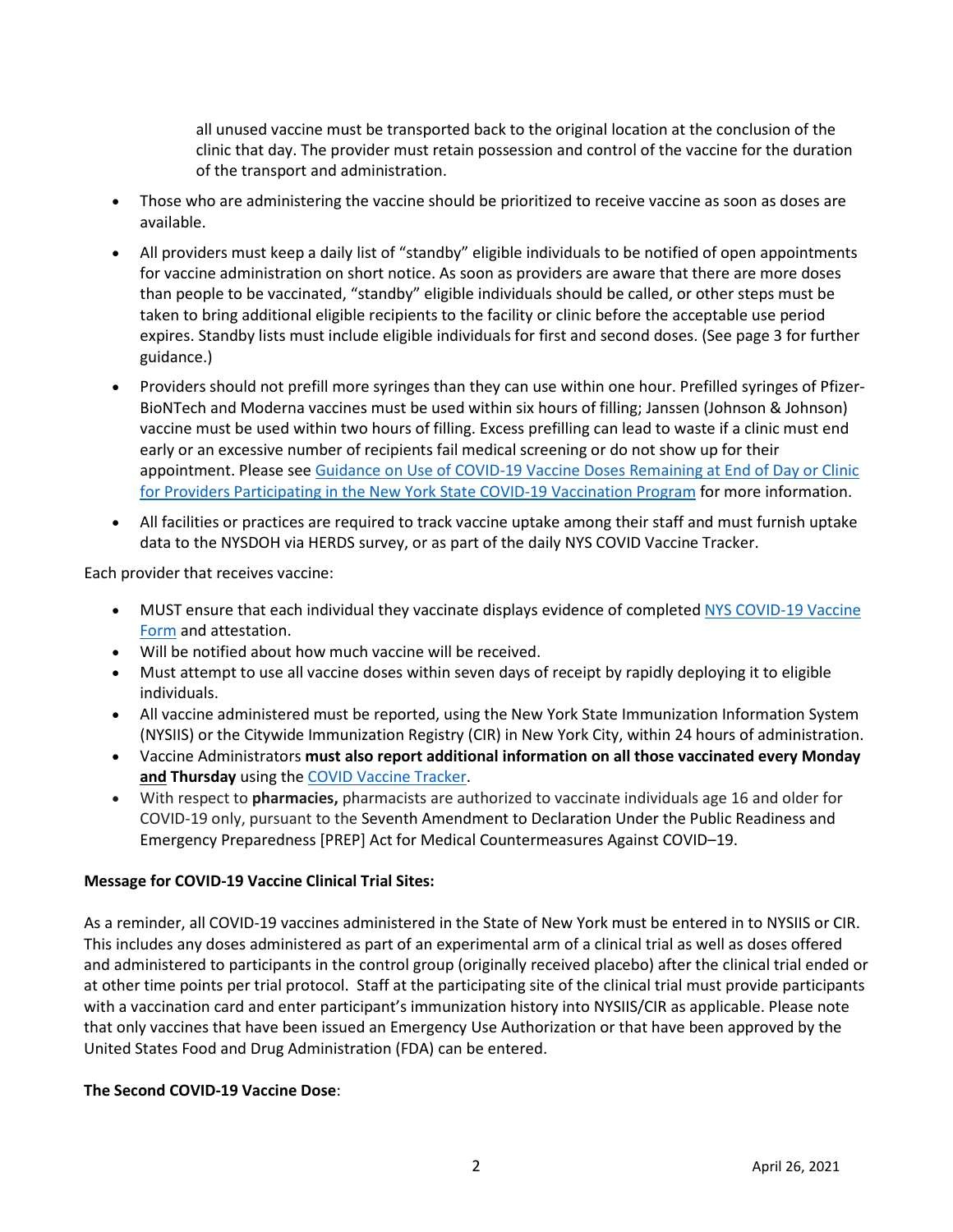Pfizer-BioNTech and Moderna vaccines require two doses, whereas Janssen (Johnson & Johnson) vaccine requires only a single dose. The second dose must be administered 21 days (Pfizer-BioNTech vaccine) or 28 days (Moderna vaccine) after the first dose. To facilitate this, all providers **must** schedule the second dose appointment for recipients **at the time the first dose is administered**.

Circumstances may arise where individuals need to receive their second dose at a different location than their first. Providers who have determined that the individual cannot return to the location where they received their first dose should schedule a second dose for these individuals or coordinate with the Regional Hub Lead Hospital to find a provider who has extra second doses of the appropriate vaccine to vaccinate the individual. Vaccine availability can also be located using the [CDC Vaccine Finder Tool](https://vaccinefinder.org/search/). Individuals should not be tasked with locating second dose appointments. This obligation is on the provider who administered the first dose.

#### **Special Considerations for Individuals Receiving Their First Dose Outside New York State:**

Individuals who received their first dose of COVID-19 vaccine outside of New York State will not have a record of this dose in NYSIIS or CIR. Providers administering a second dose should either enter the first dose in NYSIIS/CIR as part of the historical record using data listed on the individual's COVID-19 Vaccination Record Card OR advise the patient that they should ask their primary care provider to enter their first dose into NYSIIS/CIR so the state has a full record of both doses of COVID-19 vaccine.

Individuals must receive two doses of the same vaccine (e.g., you must receive two doses of the Pfizer-BioNTech vaccine or two doses of the Moderna vaccine). They are **not** interchangeable. Please se[e Guidance for](https://coronavirus.health.ny.gov/guidance-administration-second-dose)  [Administration of the Second Dose of COVID-19 Vaccine](https://coronavirus.health.ny.gov/guidance-administration-second-dose) for additional information regarding administration of the second dose.

**Do not reserve first dose vaccine for the second dose.**A second dose allocation will be automatically shipped to your facility in time for administration of the second dose at the required interval. **The vaccine included in the second shipment must be reserved for second doses.**Facilities will be notified of the timing and quantity of the second dose shipment so that it can be separated from first doses in your inventory.

New York State has adopted the [Centers for Disease Control's \(CDC's\) Vaccine Inventory Management Guidance.](https://www.cdc.gov/vaccines/covid-19/vaccine-inventory-management.html) This guidance requires providers, on a weekly basis, to review all missed appointments, as well as any other reason for a second dose to be unused after 42 days, and to repurpose any remaining doses as first doses.

Frozen second doses that are not beyond the 42-day window for scheduled administration must NOT be used as first doses. The only second doses that may be administered as first doses are those doses that are approaching their expiration or beyond use date, and providers must follow the process outlined in the Second Dose Guidance.

Any frozen second doses that are currently beyond the 42-day window should immediately be used as first doses. These doses can be administered to any eligible individual in accordance with NYS Vaccine Program Guidance. If an individual requests a second dose after missing the 42-day window, they should still be administered a second dose. There is no need to restart the series, pursuant to CDC guidance. Providers who have insufficient vaccine to administer a second dose that was delayed beyond the 42-day window should work with their Lead Hub Hospital, which maintains a second dose waiting list.

#### **Extra Doses of Pfizer-BioNTech and Moderna:**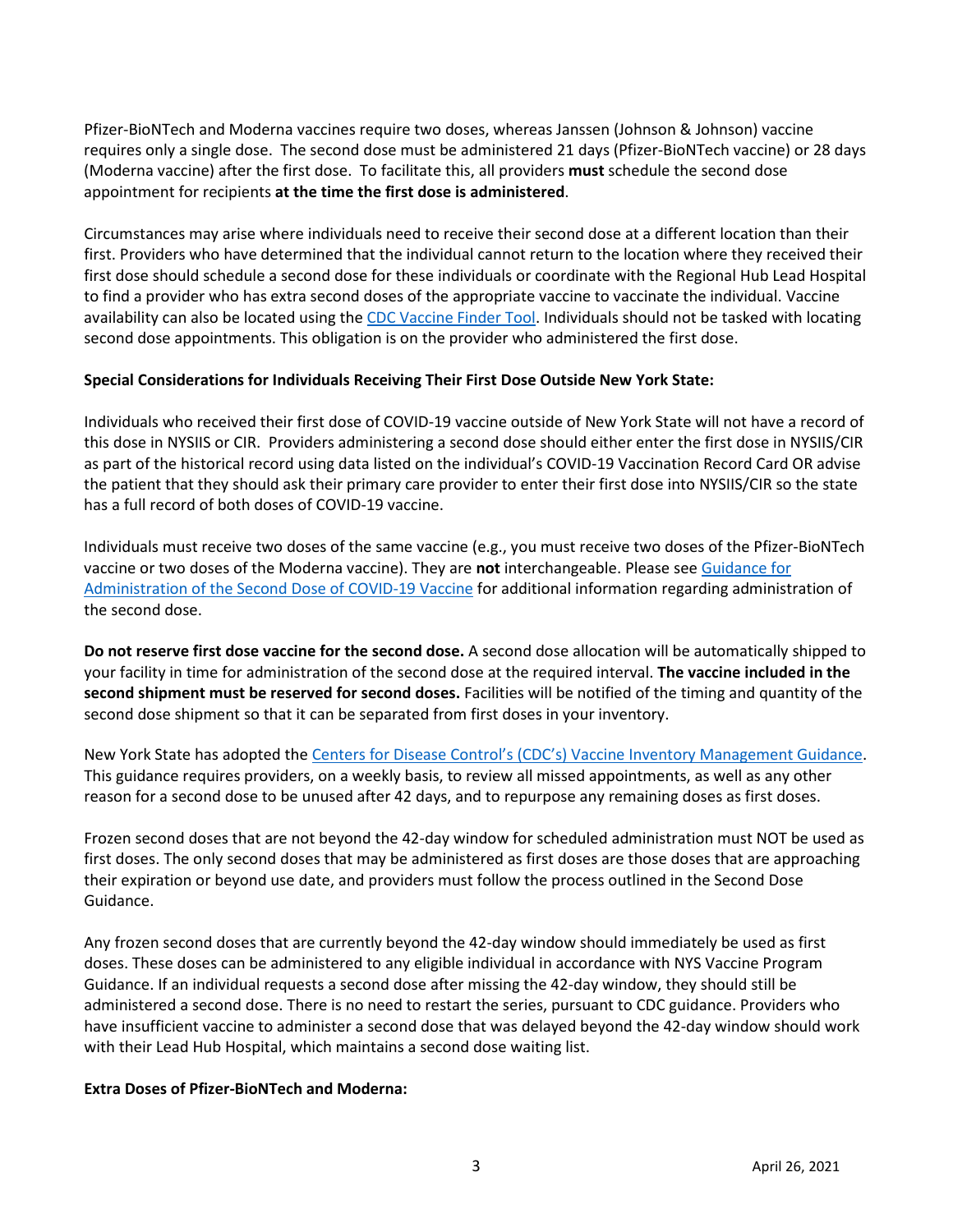Vials of both Pfizer-BioNTech and Moderna are expected to contain at least one extra dose of vaccine. Depending on the type of needle and syringes used, additional vaccine may remain in the vial. Vaccine administrators may use any extra vaccine that can be easily drawn up in a syringe to meet the full dose requirements. Extra vaccine fluid from more than one vial **CANNOT** be combined to produce extra doses. This is particularly important because the vaccination does not contain preservatives. Enter all vaccines given into NYSIIS/CIR, including any additional vaccines given, however do not modify inventory in anticipation of extra doses. For additional information please see *Pfizer-BioNTech* guidance and *Moderna* guidance for extra doses. Extra vaccine has not been observed in the Janssen (Johnson & Johnson) vials beyond the expected five doses.

#### **Remaining COVID-19 Vaccine Doses:**

All vaccine providers must plan accordingly to ensure every dose of vaccine is administered. Proper planning to avoid waste includes confirming the exact number of eligible recipients available to be vaccinated before drawing the first dose from a new vial.

All providers must keep a daily list of "stand by" eligible individuals to be notified for vaccine administration on short notice. "Stand by" lists must include individuals eligible for first and second doses. As soon as providers are aware that there are more doses than people to be vaccinated, "stand by" eligible individuals should be called, or other steps must be taken to bring additional eligible recipients to the facility or clinic before the acceptable use period expires. Each provider should contact their regional hub hospital to help facilitate the use of extra doses at the end of the clinic day.

#### **Mandatory Vaccine Form:**

All individuals receiving the COVID-19 vaccine **must** complete the [New York State COVID-](https://forms.ny.gov/s3/vaccine)19 Vaccine Form for the first dose, and attest that they are eligible to be vaccinated. Pursuant t[o Executive Order 202.86,](https://www.governor.ny.gov/news/no-20286-continuing-temporary-suspension-and-modification-laws-relating-disaster-emergency) as extended, all practices, providers, and entities must confirm adherence to this requirement at the time of vaccine administration.

#### **Proof of Eligibility**:

Individuals being vaccinated **must** provide proof of eligibility.

If an individual resides in New York but is employed or works in another state, such individual must show proof of residence in New York.

Proof of work or employment may include:

- an employee ID card or badge;
- a letter from an employer or affiliated organization;
- a pay stub, depending on the specific priority status; or
- display proof of work via an application (e.g., Uber, Lyft, DoorDash, etc.).

If an individual is eligible due to their age, they must produce proof of age and proof of residence in New York. To prove New York residence, an individual must show: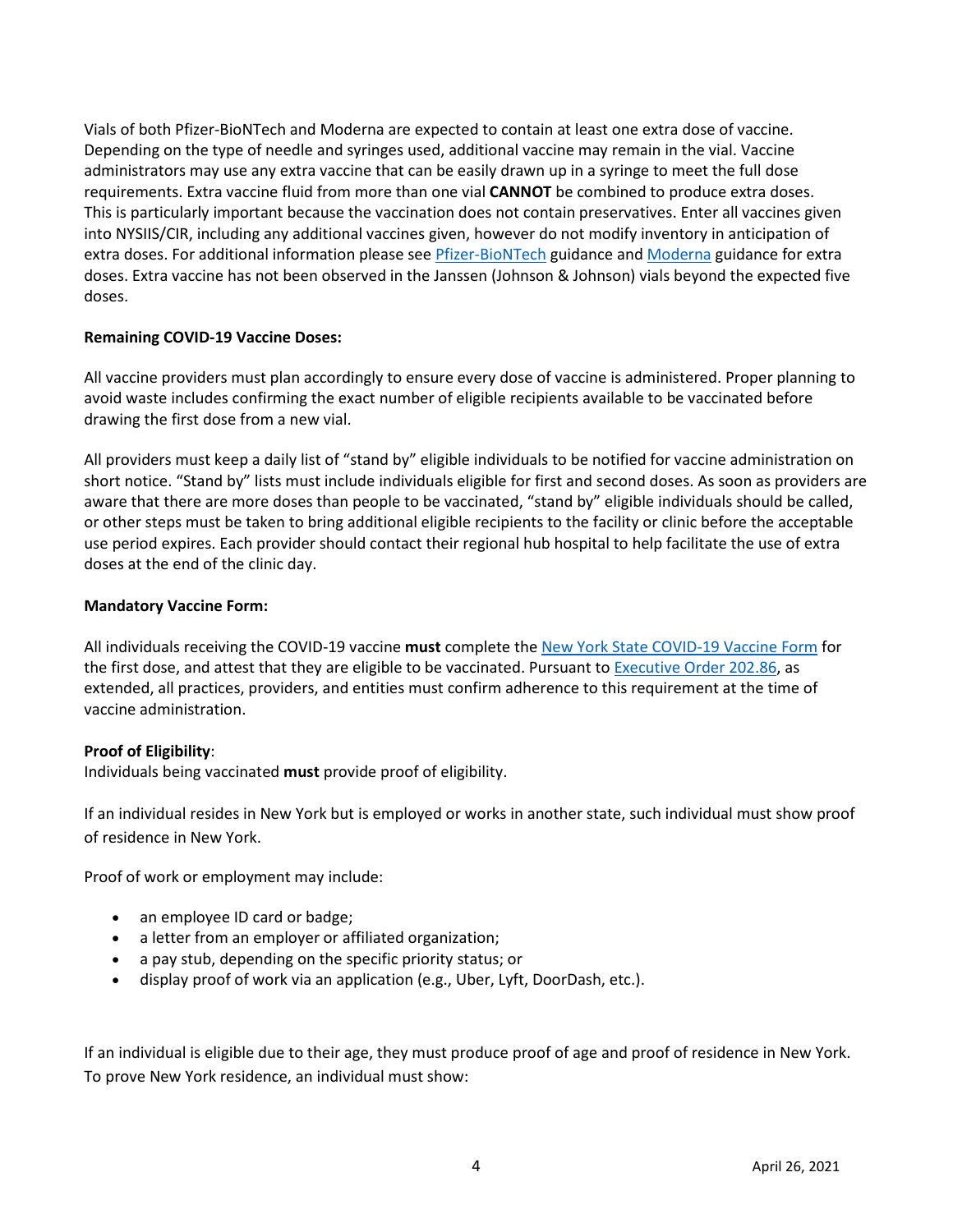- One of the following: State or government-issued ID; consulate ID (if New York address is displayed); Statement from landlord; Current rent receipt or lease; Mortgage records; or
- Two of the following: Statement from another person; Current mail; School records.

Proof of age may include:

- Driver's license or non-driver ID;
- Birth certificate issued by a state or local government;
- Consulate ID;
- Current U.S passport or valid foreign passport;
- Permanent resident card;
- Certificate of Naturalization or Citizenship;
- Life insurance policy with birthdate; or
- Marriage certificate with birthdate.

Alternatively, employers or organizations can provide a list of staff who meet the eligibility criteria for vaccination. Do not vaccinate any person who does not have proof of their eligibility.

The mandatory [New York State COVID-](https://forms.ny.gov/s3/vaccine)19 Vaccine Form includes a self-attestation regarding eligibility for vaccination and must be completed prior to vaccination. Minors must present identification to verify that they are at least 16 years of age or have a parent present to attest on their behalf.

#### **Vaccine Safety**:

Post-vaccination monitoring is an essential part of the COVID-19 vaccination program. The Centers for Disease Control and Prevention (CDC) is promoting and encouraging all those being vaccinated to participate in V-Safe, a smart-phone based application that will allow those vaccinated to enter their symptoms in the days after vaccination using text messaging. V-Safe also provides reminders for the second dose and telephone follow up for anyone who reports medically significant adverse events. V-Safe materials can be found at [http://www.cdc.gov/vsafe,](http://www.cdc.gov/vsafe) including a V-Safe information sheet. Please print out the information sheet and hand to each person vaccinated. You must report any adverse events that occur after vaccination to the Vaccine Adverse Events Reporting System (VAERS) a[t info@VAERS.org](mailto:info@VAERS.org) or by calling 1-800-822-7967.

#### **Equity**:

Effort must be made to do outreach to persons age 16 and older in all communities and settings. Persons in areas that have a high social vulnerability index are particularly vulnerable to COVID-19 and should be notified about how they can receive vaccine.

#### **Communicating the Plan:**

Please be sure to clearly communicate prioritization to all staff.  

This guidance is in effect from the date of issuance until it is updated, or additional guidance is issued by NYSDOH. For questions, please contact the New York State Department of Health, Bureau of Immunization at [COVID19vaccine@health.ny.gov.](mailto:COVID19vaccine@health.ny.gov)